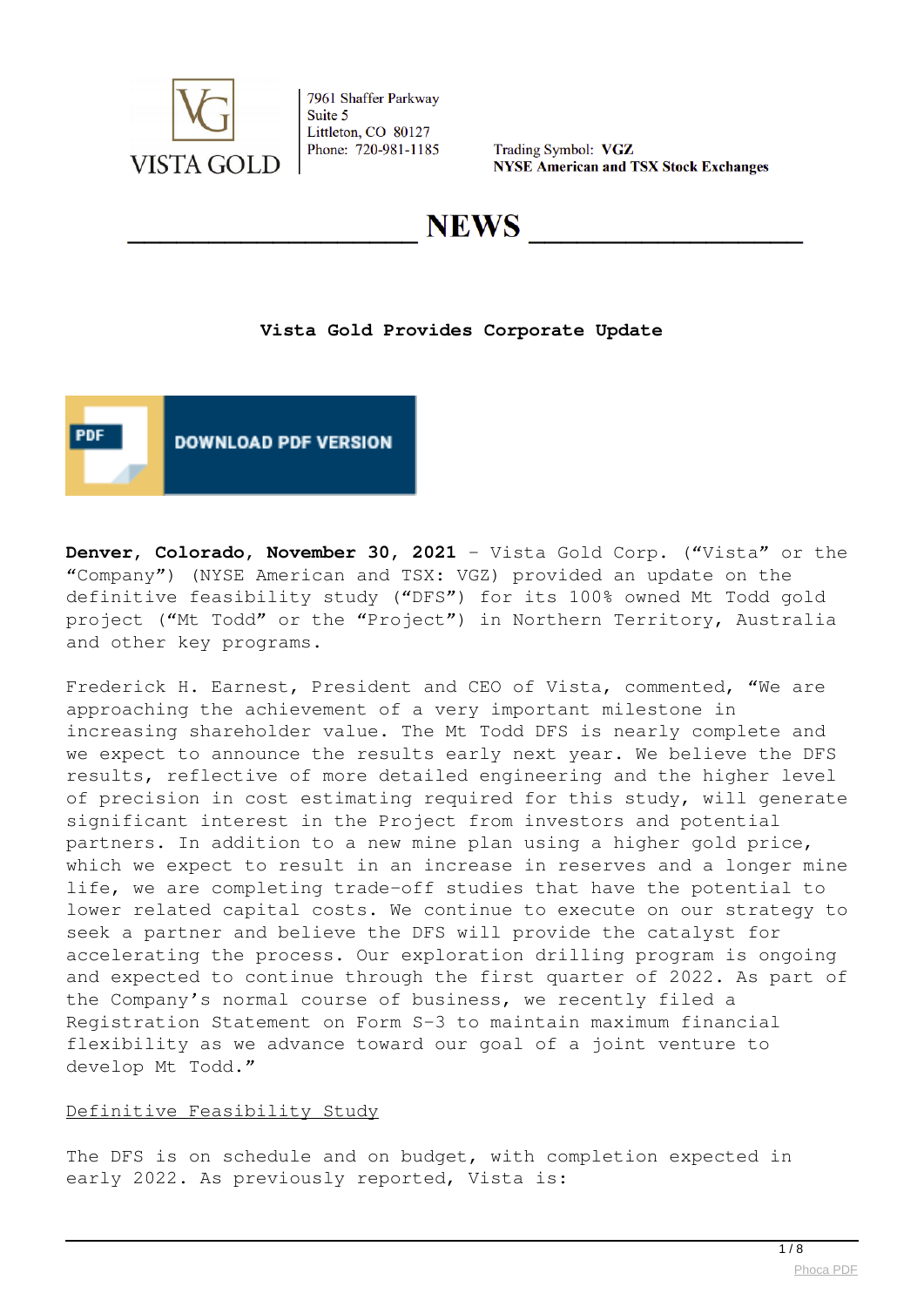

Trading Symbol: VGZ **NYSE American and TSX Stock Exchanges** 

**NEWS** 

### **Vista Gold Provides Corporate Update**

- completing the remaining feasibility-level engineering in the process plant (piping, electrical, and instrumentation);
- updating Project designs to be consistent with the approved Mine Management Plan;
- revising the mine plan using a higher gold price, which is expected to reflect increased gold reserves, improve the production profile, and extend the life of the mine;
- completing the Project economic evaluation using a gold price and cost inputs more reflective of current market conditions;
- undertaking trade-off studies to evaluate opportunities to reduce related capital costs by using a third-party power generating facility and contract mining; and
- evaluating autonomous truck haulage as part of the operating cost optimization work.

#### Development Strategy

The DFS is a major milestone which is expected to raise the profile of and expedite our ongoing partnering process, leading to a joint venture or other transaction that will recognize the intrinsic value of Mt Todd for Vista shareholders.

Vista has completed extensive technical work at Mt Todd and has the approval of all major permits required to undertake project development. The completion of the DFS is expected to provide a solid foundation and catalyst to move forward expeditiously with prospective partners to establish a mutually beneficial pathway for development of the Project.

#### Exploration Drilling Program

The Company's exploration program is expected to continue through the first quarter of 2022. Vista is continuing its approach to demonstrate district-scale mineralization and structural continuity between the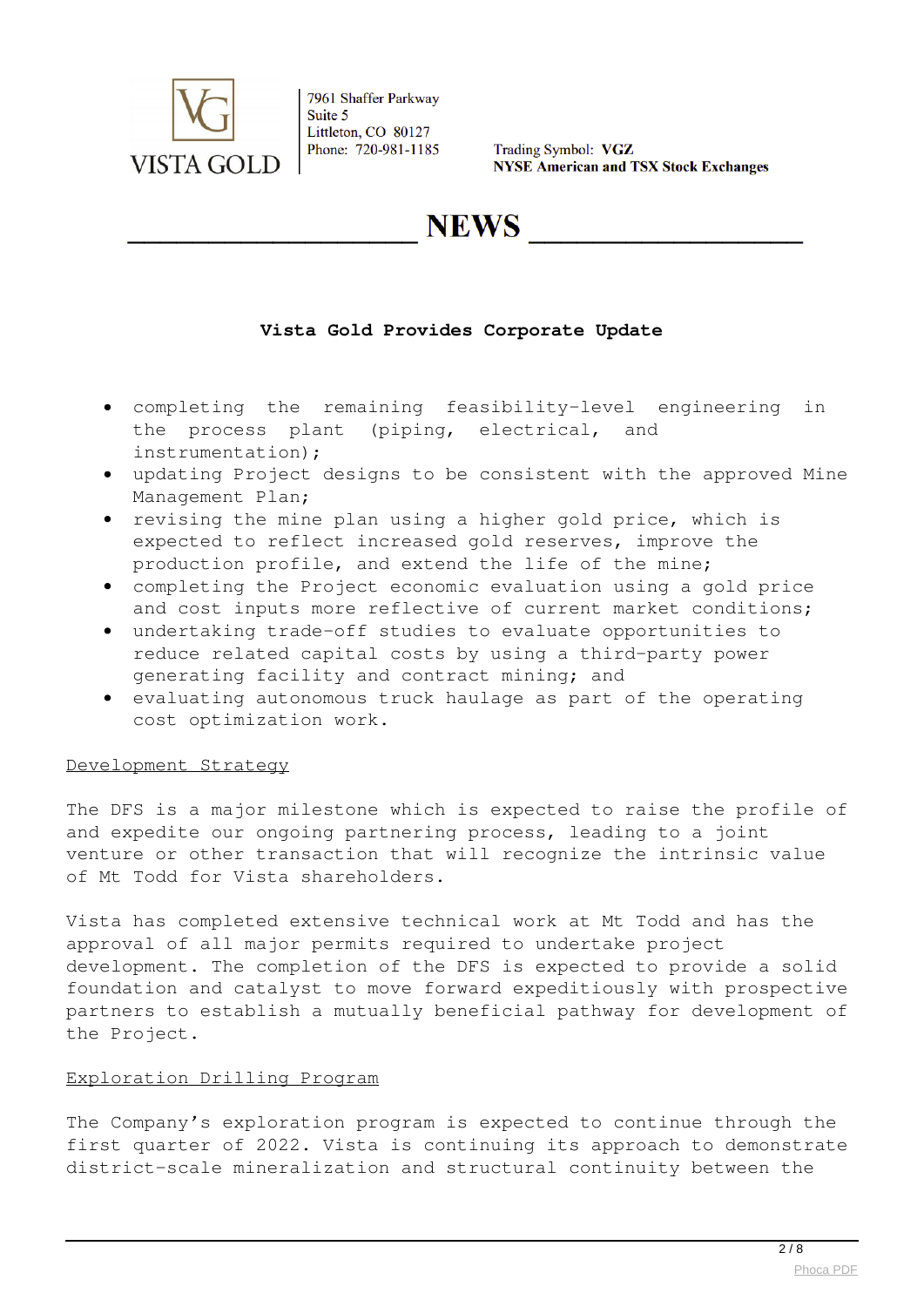

Trading Symbol: VGZ **NYSE American and TSX Stock Exchanges** 

## NEWS

### **Vista Gold Provides Corporate Update**

Batman and Quigleys deposits, where future in-fill drilling may be undertaken to define additional gold resources.

#### Shelf Registration Statement

On November 19, 2021, the Company filed a \$100 million Shelf Registration Statement on Form S-3 ("Shelf Registration Statement") with the U.S. Securities and Exchange Commission ("SEC") (SEC File No. 333-239139). The Company has no present plans to use the Shelf Registration, nor is it under any obligation to do so, and has filed the Shelf Registration Statement in the normal course of business.

Management believes the Company's current liquidity is sufficient to fund the Company's value enhancing programs, continue to fund working capital, and strengthen its position in discussions with potential partners.

#### **About Vista Gold Corp.**

Vista is a gold project developer. The Company's flagship asset is the Mt Todd gold project located in the Tier 1, mining friendly jurisdiction of Northern Territory, Australia. Situated approximately 250 km southeast of Darwin, Mt Todd is the largest undeveloped gold project in Australia and, if developed as presently designed, would potentially be Australia's fourth largest gold producer on an annual basis, with lowest tertile in-country and global all-in sustaining costs. All major operating and environmental permits have now been approved.

For further information, please contact Pamela Solly, Vice President of Investor Relations, at (720) 981-1185.

#### **Forward Looking Statements**

This press release contains forward-looking statements within the meaning of the U.S. Securities Act of 1933, as amended, and U.S. Securities Exchange Act of 1934, as amended, and forward-looking information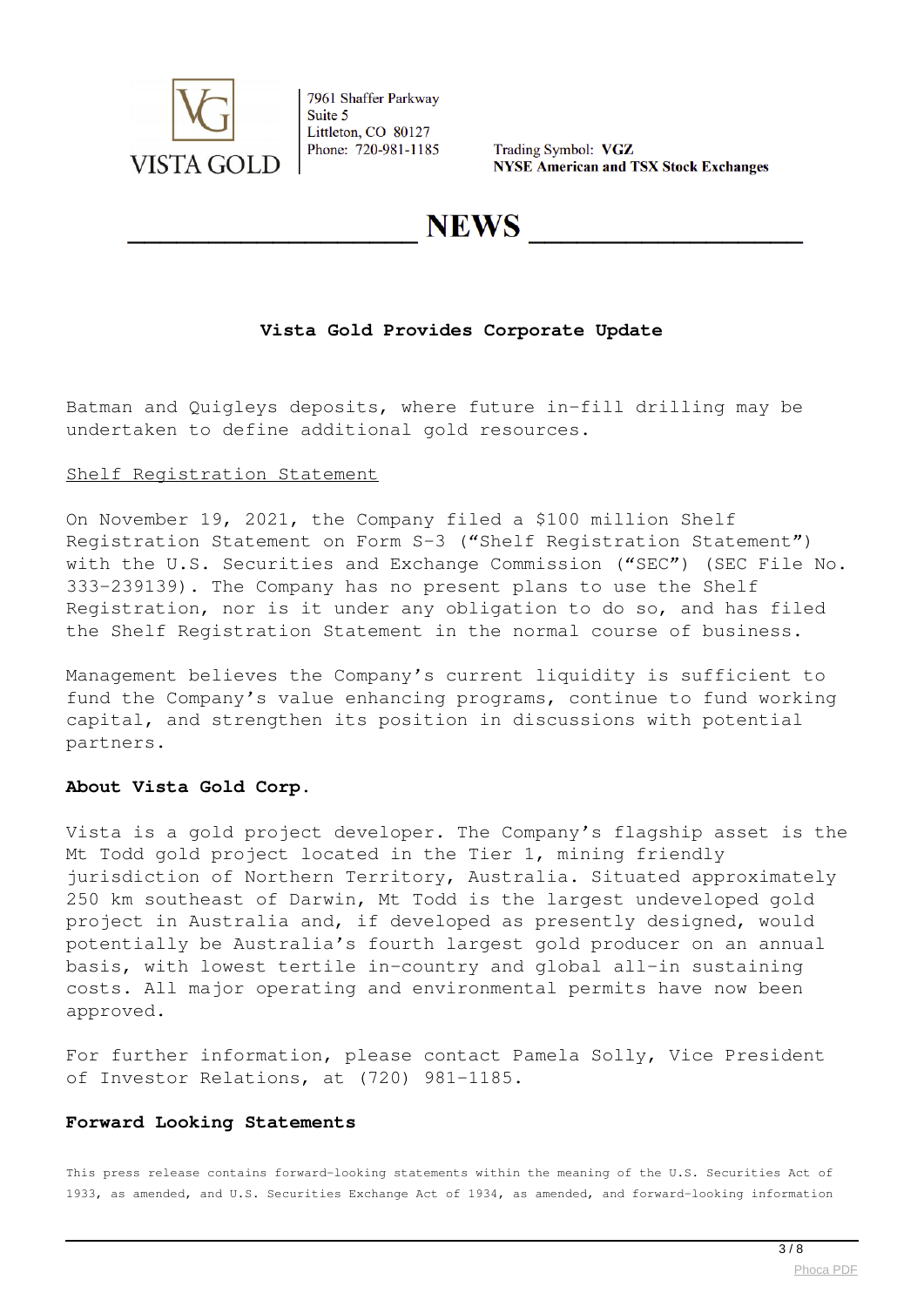

Trading Symbol: VGZ **NYSE American and TSX Stock Exchanges** 

## **NEWS**

### **Vista Gold Provides Corporate Update**

within the meaning of Canadian securities laws. All statements, other than statements of historical facts, included in this press release that address activities, events or developments that Vista expects or anticipates will or may occur in the future, including such things as, the Company's belief that the completion of the definitive feasibility study ("DFS") is a very important step toward increasing shareholder value; the DFS is nearly complete; the DFS results will be announced early next year; the DFS results, reflective of more detailed engineering and the higher level of precision in cost estimating required for the study, will generate significant interest in the Project from investors and potential partners; a new mine plan using a higher gold price is expected to result in an increase in reserves and a longer mine life; trade-off studies have potential to lower related initial capital costs of the Project; the completion of the DFS will provide a catalyst for accelerating the process to seek a strategic partner; the drilling program is expected to continue through the first quarter of 2022; the recently filed Registration Statement on Form S-3 will provide the Company with maximum flexibility as we advance toward our goal of a joint venture to develop Mt Todd; the DFS is on schedule and on budget, with completion expected early 2022; completion of the DFS is a major milestone expected to raise the profile and expedite our ongoing partnering process leading to a joint venture or other transaction that will recognize the intrinsic value of Mt Todd for Vista shareholders; Vista's extensive technical work at Mt Todd the approval of all major permits and the completion of a definitive feasibility study are expected to provide a solid foundation and catalyst to move forward expeditiously with prospective partners to establish a mutually beneficial pathway for the development of the Project; there are no present plans to use the Shelf Registration; and the Company's liquidity is sufficient to fund the Company's value enhancing programs, continue to fund working capital, and strengthen its position with potential partners and other such matters are forward-looking statements and forward-looking information. The material factors and assumptions used to develop the forward-looking statements and forward-looking information contained in this press release include the following: the accuracy of the results of the PFS, mineral resource and reserve estimates, and exploration and assay results; the terms and conditions of our agreements with contractors and our approved business plan; the anticipated timing and completion of a feasibility study on the Project; the anticipated receipt of required permits; no change in laws that materially impact mining development or operations of a mining business; the potential occurrence and timing of a production decision; the anticipated gold production at the Project; the life of any mine at the Project; all economic projections relating to the Project, including estimated cash cost, NPV, IRR, and initial capital requirements; and Vista's goal of becoming a gold producer. When used in this press release, the words "optimistic," "potential," "indicate," "expect," "intend," "plans," "hopes," "believe," "may," "will," "if," "anticipate," and similar expressions are intended to identify forward-looking statements and forward-looking information. These statements involve known and unknown risks, uncertainties and other factors which may cause the actual results, performance or achievements of Vista to be materially different from any future results, performance or achievements expressed or implied by such statements. Such factors include, among others, uncertainty of mineral resource estimates, estimates of results based on such mineral resource estimates; risks relating to cost increases for capital and operating costs; risks related to the timing and the ability to obtain the necessary permits, risks of shortages and fluctuating costs of equipment or supplies; risks relating to fluctuations in the price of gold; the inherently hazardous nature of mining-related activities; potential effects on Vista's operations of environmental regulations in the countries in which it operates; risks due to legal proceedings; risks relating to political and economic instability in certain countries in which it operates; as well as those factors discussed under the headings "Note Regarding Forward-Looking Statements" and "Risk Factors" in Vista's Annual Report Form 10-K as filed February 25, 2021 and other documents filed with the U.S. Securities and Exchange Commission and Canadian securities regulatory authorities. Although Vista has attempted to identify important factors that could cause actual results to differ materially from those described in forward-looking statements and forward-looking information, there may be other factors that cause results not to be as anticipated, estimated or intended. Except as required by law, Vista assumes no obligation to publicly update any forward-looking statements or forwardlooking information; whether as a result of new information, future events or otherwise.

 $\overline{4/8}$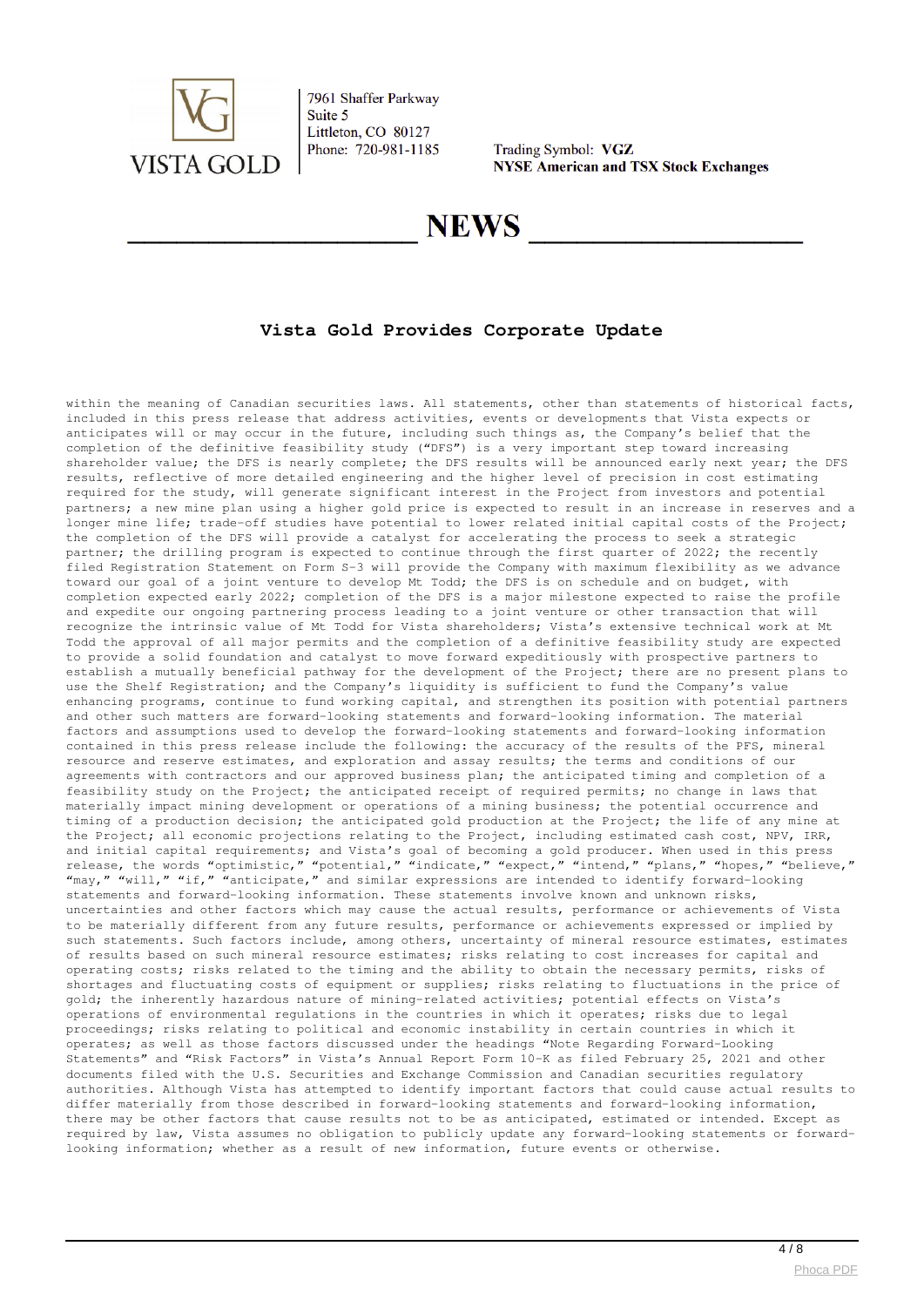

Trading Symbol: VGZ **NYSE American and TSX Stock Exchanges** 

# **NEWS**

### **Vista Gold Provides Corporate Update**

#### Cautionary Note to United States Investors

The United States Securities and Exchange Commission ("SEC") limits disclosure for U.S. reporting purposes to mineral deposits that a company can economically and legally extract or produce. This press release and

the technical reports referenced in this press release use the terms defined in Canadian National

Instrument 43-101 – Standards of Disclosure for Mineral Projects ("NI 43-101") and the Canadian Institute

of Mining, Metallurgy and Petroleum (the "CIM") – CIM Definition Standards on Mineral Resources and

Mineral Reserves, adopted by the CIM Council, as amended (the "CIM Definition Standards"). These standards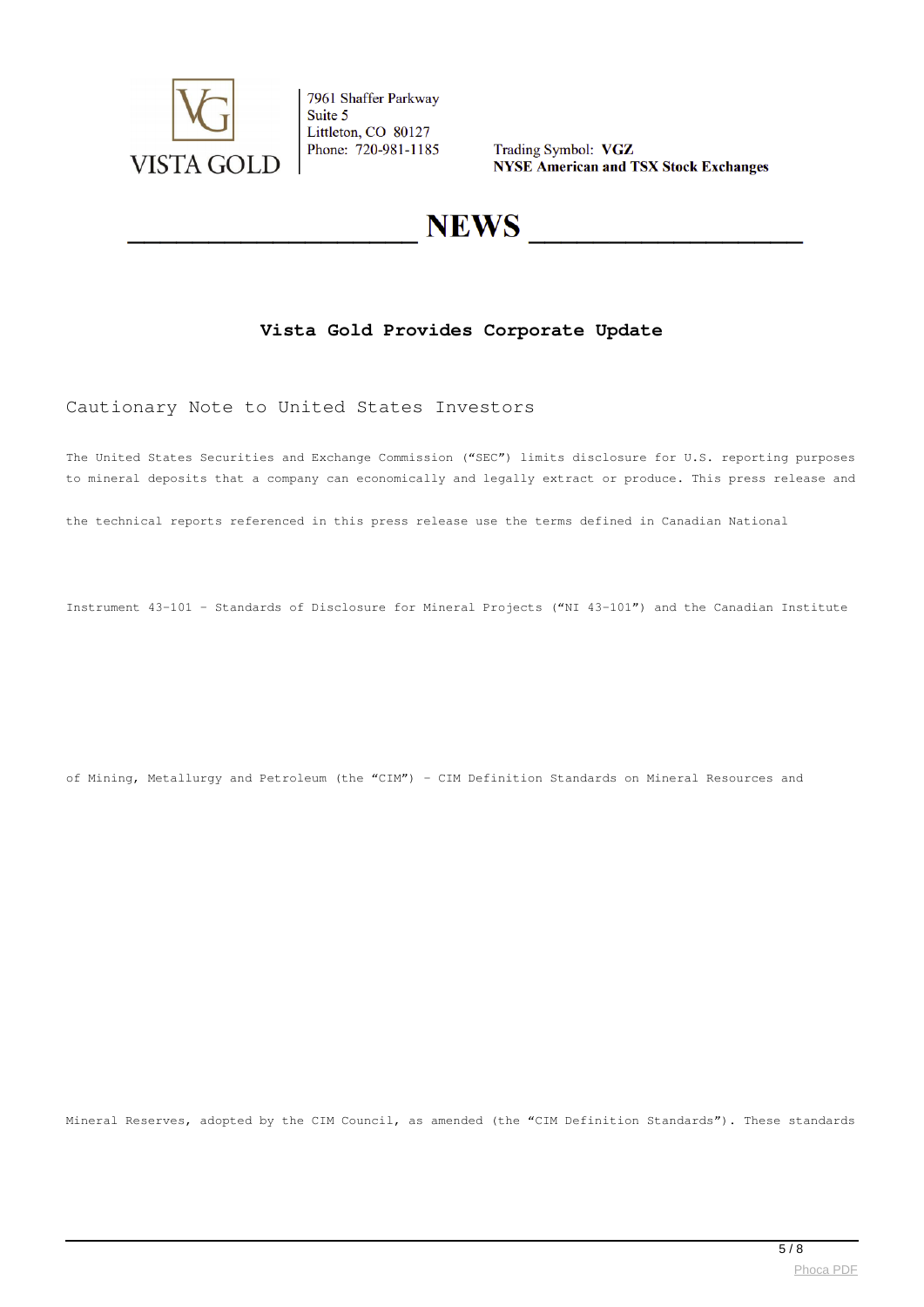

Trading Symbol: VGZ **NYSE American and TSX Stock Exchanges** 

## **NEWS**

### **Vista Gold Provides Corporate Update**

under the SEC's newly adopted disclosure rules to modernize mineral property disclosure requirements ("SEC Modernization Rules"), which became effective February 25, 2019 and will be applicable to the Company in its annual report for the fiscal year ending December 31, 2021. Under the currently applicable SEC Industry Guide 7 standards, a "final" or "bankable" feasibility study is required to report reserves, the three-year historical average price is used in any reserve or cash flow analysis to designate reserves and

all necessary permits and government approvals must be filed with the appropriate governmental authority.

Additionally, the technical reports uses the terms "measured resources", "indicated resources", and

"measured & indicated resources". We advise U.S. investors that while these terms are Canadian mining

terms as defined in accordance with NI 43-101, such terms are not recognized under SEC Industry Guide 7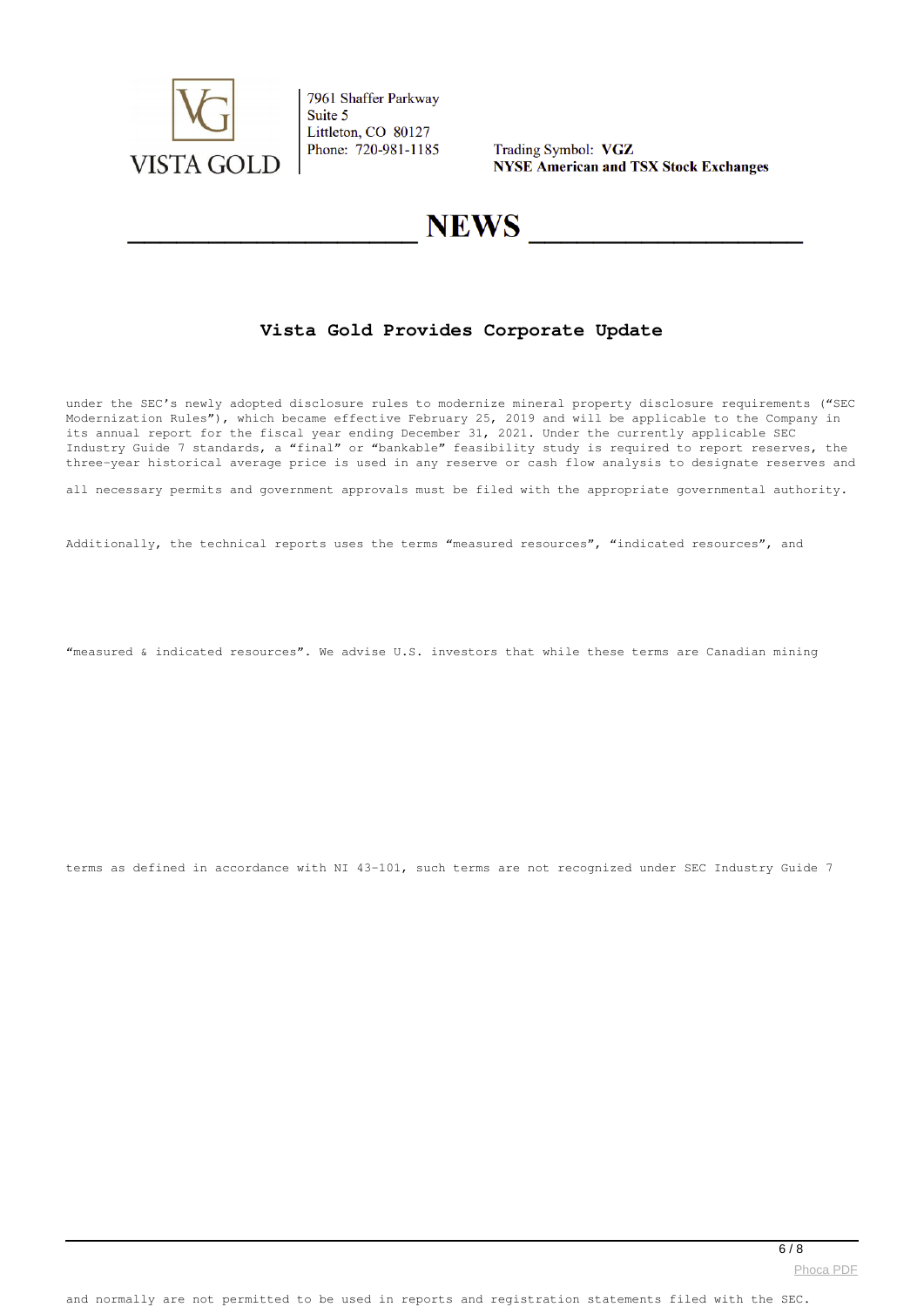

Trading Symbol: VGZ **NYSE American and TSX Stock Exchanges** 

## **NEWS**

### **Vista Gold Provides Corporate Update**

Mineral resources described in the technical reports have a great amount of uncertainty as to their economic and legal feasibility. The SEC normally only permits issuers to report mineralization that does not constitute SEC Industry Guide 7 compliant "reserves" as in-place tonnage and grade, without reference to unit measures. "Inferred resources" have a great amount of uncertainty as to their existence, and great uncertainty as to their economic and legal feasibility. It cannot be assumed that any or all part of an

inferred resource will ever be upgraded to a higher category. U.S. Investors are cautioned not to assume

that any part or all of mineral deposits in these categories will ever be converted into SEC Industry

Guide 7 reserves.

Under the SEC Modernization Rules, the definitions of "proven mineral reserves" and "probable mineral reserves" have been amended to be substantially similar to the corresponding CIM Definition Standards and

the SEC has added definitions to recognize "measured mineral resources", "indicated mineral resources" and

"inferred mineral resources" which are also substantially similar to the corresponding CIM Definition

Standard. However there are differences between the definitions and standards under the SEC Modernization